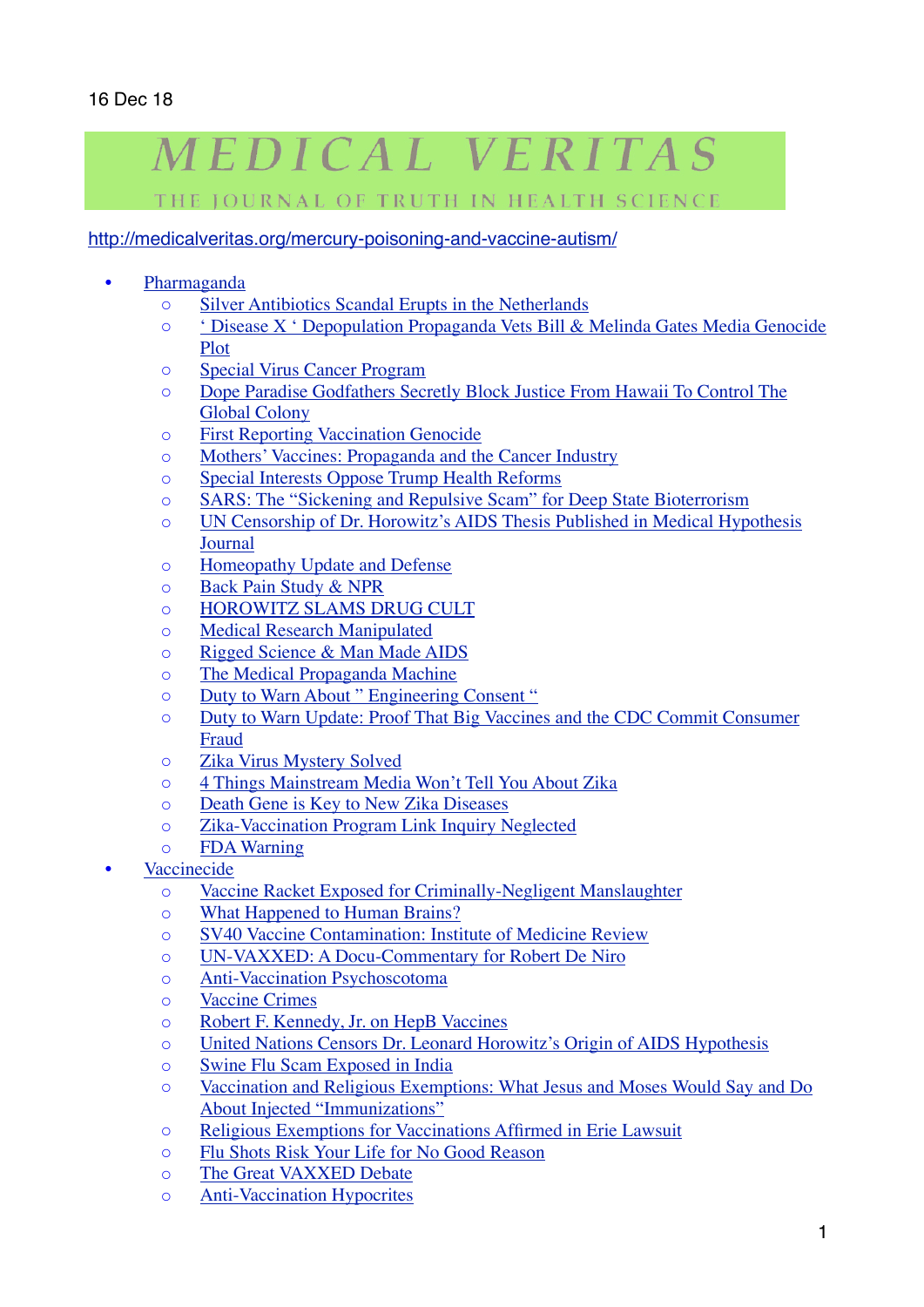- [Lawsuit Filed Against the Unconstitutional SB 277](http://medicalveritas.org/preliminary-injunction-against-unconstitutional-sb-277/)
- [Jacobson v. Massachusetts Revisited](http://medicalveritas.org/jacobson-v-massachusetts/)
- [Bradstreet Murder vs. Suicide](http://medicalveritas.org/dr-jeff-bradstreet-murder-vs-suicide-media-spin-evidences-organized-crime/)
- [Swine Flu Scam Exposed in India](http://medicalveritas.org/swine-flu-scam-exposed-in-india/)
	- [Swine flu Scam \(Download Hindi Version\)](http://medicalveritas.org/wp-content/uploads/2015/05/Swine-flue-Scam.pdf)
- [Contamination of Polio Vaccines](http://medicalveritas.org/contamination-of-polio-vaccines/)
- [The Ethics of Childhood Influenza Immunization](http://medicalveritas.org/the-ethics-of-childhood-influenza-immunization/)
- [Current Childhood Vaccine Programs](http://medicalveritas.org/current-childhood-vaccine-programs/)
- [Forced Vaccination](http://medicalveritas.org/forced-vaccination/)
- [Dirty Vaccines: New Study Reveals Prevalence of Contaminants](http://medicalveritas.org/dirty-vaccines-new-study-reveals-prevalence-of-contaminants/)
- [Shaken Baby Syndrome Fraud](http://medicalveritas.org/shaken-baby-syndrome-fraud/)
- [Infant Injuries](http://medicalveritas.org/infant-injuries/)
- [Innocent Till Proven Guilty](http://medicalveritas.org/innocent-till-proven-guilty/)
- [Case Study in Alleged Shaken Baby Syndrome](http://medicalveritas.org/case-study-in-alleged-shaken-baby-syndrome/)
- **[Grand Rounds](http://medicalveritas.org/sids/)** 
	- [Hawaii Supreme Court Chief Disciplinarian Advised to Resign in Widening Public](http://medicalveritas.org/hawaii-supreme-court/)  [Corruption Scandal](http://medicalveritas.org/hawaii-supreme-court/)
	- [Hawaiian Last King Kalakaua Killed by Drugs](http://medicalveritas.org/hawaiian-last-king-kalakaua-killed-by-drugs/)
	- [Something Rotten at the Core of Science?](http://medicalveritas.org/something-rotten-at-the-core-of-science/)
	- [Free Will and Evil Obedience to Mandatory Vaccinations](http://medicalveritas.org/free-will/)
	- [What's In Your Weed?](http://medicalveritas.org/cannabis-ingredients/)
	- [Robert Strecker Memorial](http://medicalveritas.org/robert-strecker-memorial/)
	- [Anthrax Mailings Cover-up by Robert Mueller's FBI and Justice Department](http://medicalveritas.org/anthrax-mailings-cover-up/)
	- [Public Health & Judicial Corruption](http://medicalveritas.org/public-health-judicial-corruption-a-commentary-on-the-courts-public-health-and-legal-preparedness-review-by-stier-nicks-et-al/)
	- [Ayahuasca Legal Status: "Community Medicine" or Deep State New Religion?](http://medicalveritas.org/ayahuasca-legal-status/)
	- [Ayahuasca Healings](http://medicalveritas.org/the-religious-freedom-restoration-act-the-dea-exemption-process-and-ayahuasca-healings/)
	- [Drug Shootings Neglect Big Pharma Genocide](http://medicalveritas.org/drug-shootings-neglect-big-pharma-genocide/)
	- [Medical Legal Investigators Oppose Social Distress and Crisis Capitalism](http://medicalveritas.org/social-distress-nuclear-threat/)
	- [Hawaii Ballistic Missile Threat: Simple "Mistake" or Military Neuroscience](http://medicalveritas.org/hawaii-ballistic-missile-threat/)  [PSYOPS?](http://medicalveritas.org/hawaii-ballistic-missile-threat/)
	- [Viktor Schauberger, Water Science and Global Warming](http://medicalveritas.org/viktor-schauberger/)
	- [Dental Fluoride](http://medicalveritas.org/dental-fluoride-an-open-letter-about-the-deadly-poison/)
- [BioEnergy & Frequency Therapy](http://medicalveritas.org/528-music-therapy/)
	- ["528 Life" vs "AI Death"](http://medicalveritas.org/528-life/)
	- [OxySilver: The "Green" Alternative to Risky Vaccinations and Toxic Antibiotics](http://medicalveritas.org/oxysilver/)
	- [CBD Homeopathic 528 Frequency Pain Reliever and Stress Reducer Banned by](http://medicalveritas.org/cbd-homeopathic/)  [Banks](http://medicalveritas.org/cbd-homeopathic/)
	- [Natural Cure for Global Warming A Presentation by Dr. Leonard G. Horowitz](http://medicalveritas.org/natural-cure-for-global-warming-a-presentation-by-dr-leonard-g-horowitz/)
	- [Breakthrough in U.S.-Cuba Relations: Music Therapy in 528 Frequency](http://medicalveritas.org/breakthrough-in-u-s-cuba-relations-music-therapy-in-528-frequency-recommended/)  [Recommended](http://medicalveritas.org/breakthrough-in-u-s-cuba-relations-music-therapy-in-528-frequency-recommended/)
	- [Book of 528](http://medicalveritas.org/book-of-528-review/)
	- [528 Musical Therapy](http://medicalveritas.org/breakthrough-in-u-s-cuba-relations-music-therapy-in-528-frequency-recommended/)
	- [Musical Cult Control](http://medicalveritas.org/musical-cult-control/)
	- [OXYSILVER BEATS COLLOIDAL SILVER with 528](http://medicalveritas.org/oxysilver-beats-colloidal-silver/)
- [Volume Archives](http://medicalveritas.org/volume-archives/)
	- [Volume 7 Number 1, January,2010](http://medicalveritas.org/volume-7-number-1-january-2010/)
	- [Volume 7 Number 2, January, 2011](http://medicalveritas.org/volume-7-number-2-january-2011/)
- [Letters to the Editor](http://medicalveritas.org/letters-to-the-editor/)
	- [Zhu et al. 1959 Origin of AIDS Rebuttal](http://medicalveritas.org/zhu-et-al-1959-origin-of-aids-rebuttal/)
	- [Aspartame the Deadly Poison](http://medicalveritas.org/aspartame/)
	- [Sponsors, Donations and Store](http://medicalveritas.org/donations/)

Sunday, December 16, 2018